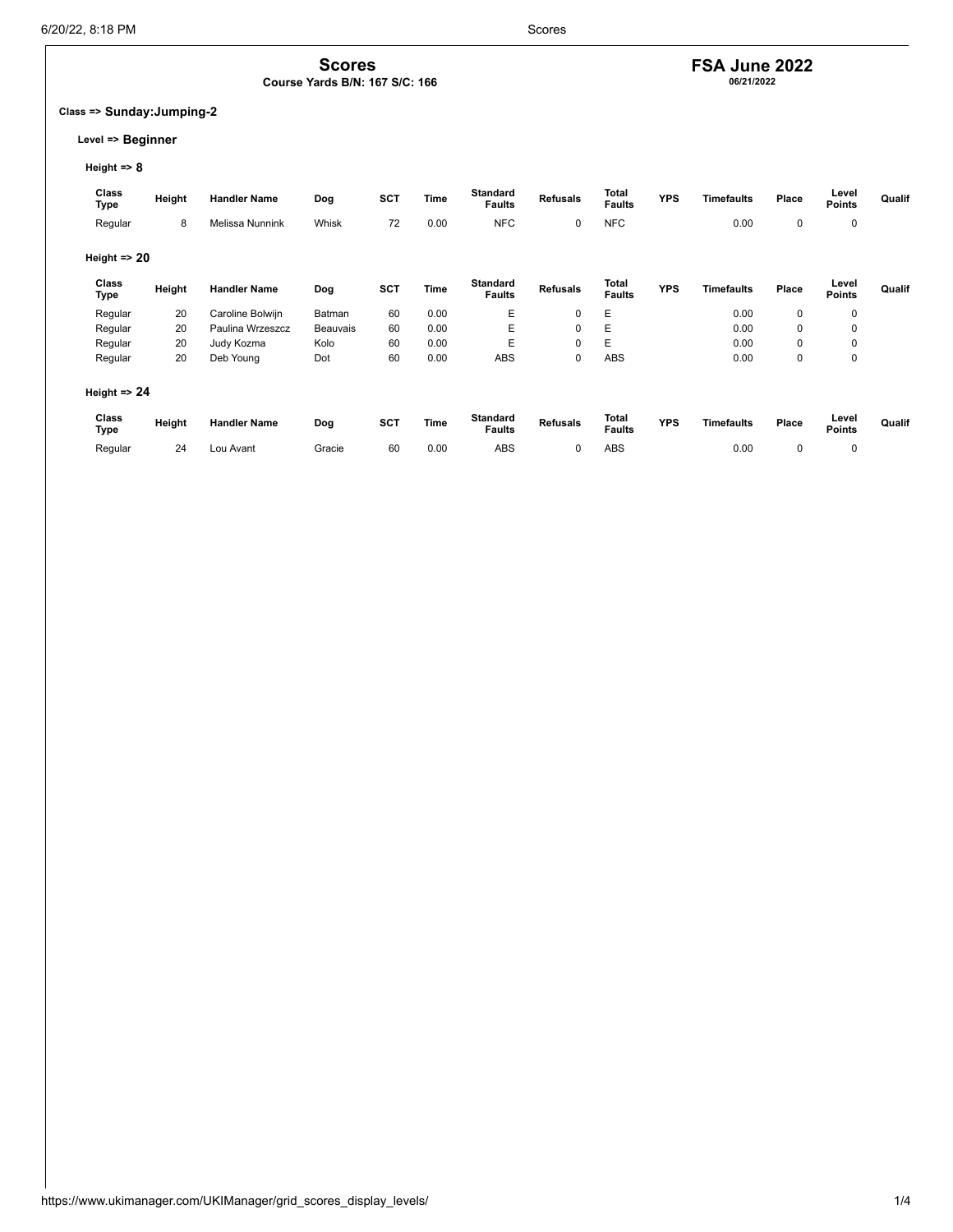# **FSA June 2022 06/21/2022**

**Level => Novice**

```
Height => 12
```

| Class<br><b>Type</b> | Height                  | <b>Handler Name</b> | Dog              | <b>SCT</b> | <b>Time</b> | <b>Standard</b><br><b>Faults</b> | <b>Refusals</b> | <b>Total</b><br><b>Faults</b> | <b>YPS</b> | <b>Timefaults</b> | Place          | Level<br><b>Points</b> | Qualif |
|----------------------|-------------------------|---------------------|------------------|------------|-------------|----------------------------------|-----------------|-------------------------------|------------|-------------------|----------------|------------------------|--------|
| Regular              | 12                      | Kat Brown           | Medley           | 69         | 33.20       | $\mathbf 0$                      | 0               | $\mathbf 0$                   | 5.03       | 0.00              | 1              | 6                      | Y      |
| Regular              | 12                      | Dee Gamel           | Kanza            | 69         | 45.86       | $\mathbf 0$                      | 10              | 10                            | 3.64       | 0.00              | 0              | 0                      |        |
|                      | Height $\Rightarrow$ 16 |                     |                  |            |             |                                  |                 |                               |            |                   |                |                        |        |
| Class<br><b>Type</b> | Height                  | <b>Handler Name</b> | Dog              | <b>SCT</b> | <b>Time</b> | <b>Standard</b><br><b>Faults</b> | <b>Refusals</b> | <b>Total</b><br><b>Faults</b> | <b>YPS</b> | <b>Timefaults</b> | Place          | Level<br><b>Points</b> | Qualif |
| Regular              | 16                      | Annette Alfonso     | Veggie           | 69         | 41.53       | E                                | 0               | E                             |            | 0.00              | 0              | 0                      |        |
|                      | Height $\Rightarrow$ 20 |                     |                  |            |             |                                  |                 |                               |            |                   |                |                        |        |
| Class<br><b>Type</b> | Height                  | <b>Handler Name</b> | Dog              | <b>SCT</b> | <b>Time</b> | <b>Standard</b><br><b>Faults</b> | <b>Refusals</b> | <b>Total</b><br><b>Faults</b> | <b>YPS</b> | <b>Timefaults</b> | Place          | Level<br><b>Points</b> | Qualif |
| Regular              | 20                      | Chris Tucci         | Serengeti Moremi | 60         | 27.84       | $\mathbf 0$                      | 0               | $\mathbf 0$                   | 6.00       | 0.00              | 1              | 6                      | Y      |
| Regular              | 20                      | Chris Tucci         | Animal           | 60         | 29.87       | 0                                | 0               | 0                             | 5.59       | 0.00              | $\overline{2}$ | 5                      | Υ      |
| Regular              | 20                      | Greg Scott          | Raezr            | 60         | 32.31       | $\mathbf 0$                      | 0               | $\mathbf 0$                   | 5.17       | 0.00              | 3              | 4                      | Y      |
| Regular              | 20                      | Richard Eggie       | Babe             | 60         | 0.00        | E                                | 0               | E                             |            | 0.00              | 0              | 0                      |        |
| Regular              | 20                      | Annette Alfonso     | Taco             | 60         | 0.00        | E                                | $\mathbf 0$     | E                             |            | 0.00              | 0              | 0                      |        |
| Regular              | 20                      | Debbie Roen         | Joey             | 60         | 31.84       | E                                | 0               | E                             |            | 0.00              | 0              | 0                      |        |
| Regular              | 20                      | Scott Vicary        | Heist            | 60         | 0.00        | <b>NFC</b>                       | 0               | <b>NFC</b>                    |            | 0.00              | 0              | 0                      |        |
| Regular              | 20                      | Katelyn Scott       | Phoenix          | 60         | 0.00        | <b>NFC</b>                       | 0               | <b>NFC</b>                    |            | 0.00              | 0              | 0                      |        |
|                      | Height $\Rightarrow$ 22 |                     |                  |            |             |                                  |                 |                               |            |                   |                |                        |        |
| Class<br><b>Type</b> | Height                  | <b>Handler Name</b> | Dog              | <b>SCT</b> | <b>Time</b> | <b>Standard</b><br><b>Faults</b> | <b>Refusals</b> | <b>Total</b><br><b>Faults</b> | <b>YPS</b> | <b>Timefaults</b> | Place          | Level<br><b>Points</b> | Qualif |
| Regular              | 22                      | Kris Seiter         | Lhotse           | 60         | 27.45       | $\mathbf 0$                      | 0               | $\mathbf 0$                   | 6.08       | 0.00              | 1              | 6                      | Y      |

**Scores Course Yards B/N: 167 S/C: 166**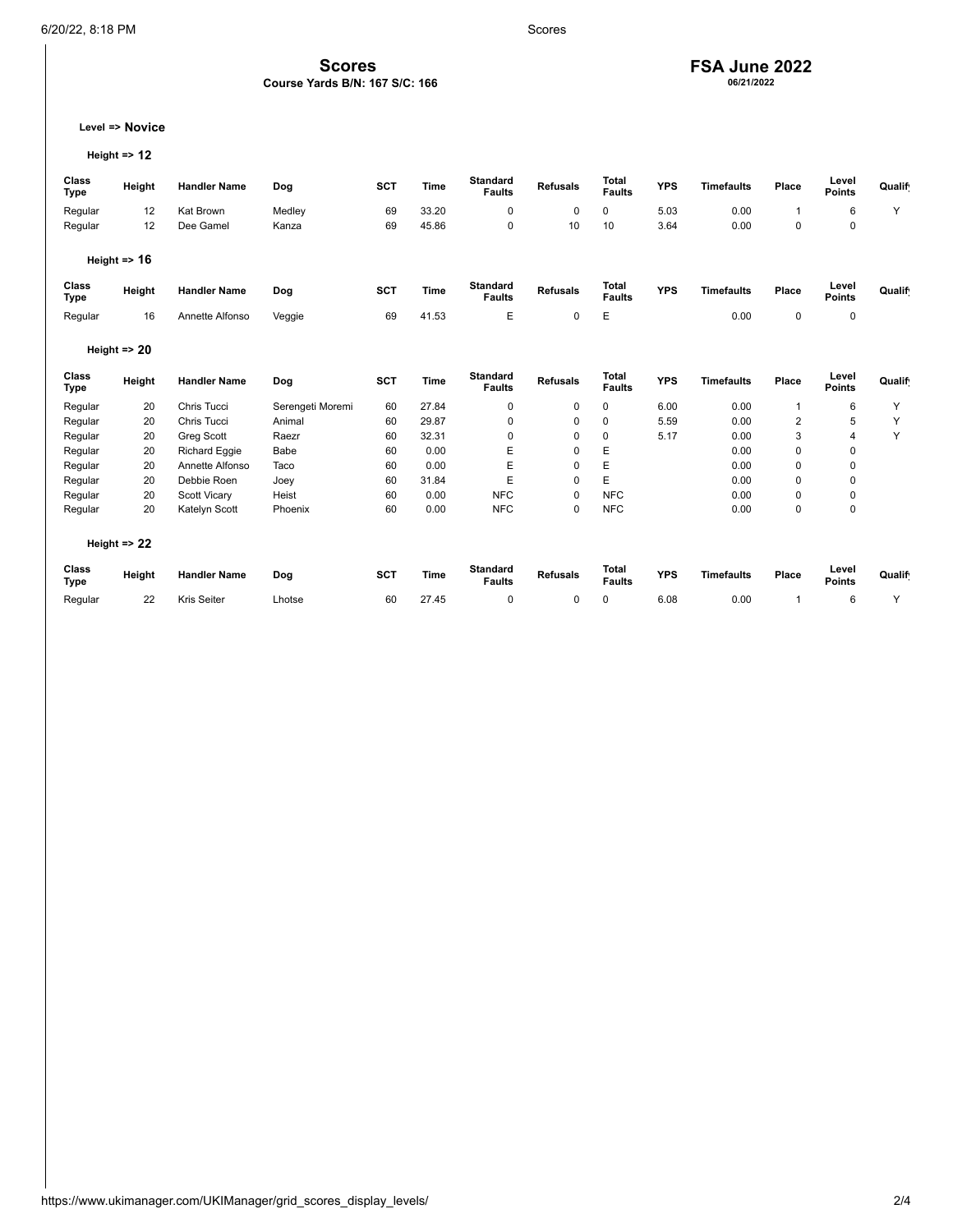**Scores Course Yards B/N: 167 S/C: 166**

## **FSA June 2022 06/21/2022**

**Level => Senior**

**Height => 8**

| Class<br><b>Type</b>    | Height | <b>Handler Name</b>   | Dog     | <b>SCT</b> | Time        | <b>Standard</b><br><b>Faults</b> | <b>Refusals</b> | <b>Total</b><br><b>Faults</b> | <b>YPS</b> | <b>Timefaults</b> | Place        | Level<br><b>Points</b> | Qualif |
|-------------------------|--------|-----------------------|---------|------------|-------------|----------------------------------|-----------------|-------------------------------|------------|-------------------|--------------|------------------------|--------|
| Regular                 | 8      | Lynn Nagrani          | Katy    | 56         | 70.08       | $\pmb{0}$                        | 5               | 5                             | 2.37       | 14.08             | 0            | $\pmb{0}$              |        |
| Regular                 | 8      | Dee Gamel             | Kraze   | 56         | 0.00        | ABS                              | $\mathbf 0$     | <b>ABS</b>                    |            | 0.00              | 0            | $\mathbf 0$            |        |
| Height $\Rightarrow$ 12 |        |                       |         |            |             |                                  |                 |                               |            |                   |              |                        |        |
| Class<br><b>Type</b>    | Height | <b>Handler Name</b>   | Dog     | <b>SCT</b> | Time        | <b>Standard</b><br><b>Faults</b> | <b>Refusals</b> | Total<br><b>Faults</b>        | <b>YPS</b> | <b>Timefaults</b> | Place        | Level<br><b>Points</b> | Qualif |
| Regular                 | 12     | John Youngblood       | Phantom | 56         | 36.78       | $\pmb{0}$                        | 5               | 5                             | 4.51       | 0.00              | 0            | $\mathbf 0$            |        |
| Regular                 | 12     | <b>Beth White</b>     | Vandy   | 56         | 46.19       | 0                                | 10              | 10                            | 3.59       | 0.00              | 0            | $\pmb{0}$              |        |
| Height $\Rightarrow$ 16 |        |                       |         |            |             |                                  |                 |                               |            |                   |              |                        |        |
| Class<br><b>Type</b>    | Height | <b>Handler Name</b>   | Dog     | <b>SCT</b> | Time        | <b>Standard</b><br><b>Faults</b> | <b>Refusals</b> | Total<br><b>Faults</b>        | <b>YPS</b> | <b>Timefaults</b> | Place        | Level<br><b>Points</b> | Qualif |
| Regular                 | 16     | Pamela Reid           | Grifter | 56         | 35.23       | $\pmb{0}$                        | $\pmb{0}$       | 0                             | 4.71       | 0.00              | $\mathbf{1}$ | $\,6\,$                | Y      |
| Regular                 | 16     | Jerry Gardner         | Koli    | 56         | 0.00        | E                                | $\mathbf 0$     | E                             |            | 0.00              | $\mathbf 0$  | $\mathbf 0$            |        |
| Class<br><b>Type</b>    | Height | <b>Handler Name</b>   | Dog     | <b>SCT</b> | Time        | <b>Standard</b><br><b>Faults</b> | <b>Refusals</b> | <b>Total</b><br><b>Faults</b> | <b>YPS</b> | <b>Timefaults</b> | Place        | Level<br><b>Points</b> | Qualif |
| Select                  | 16     | Candace Atchison      | Pressa  | 54         | 0.00        | E                                | $\pmb{0}$       | E                             |            | 0.00              | 0            | $\pmb{0}$              |        |
| Select                  | 16     | <b>Judy Wiltsek</b>   | Roo     | 54         | 0.00        | <b>ABS</b>                       | $\mathbf 0$     | <b>ABS</b>                    |            | 0.00              | 0            | $\mathbf 0$            |        |
| Height $\approx$ 20     |        |                       |         |            |             |                                  |                 |                               |            |                   |              |                        |        |
| Class<br><b>Type</b>    | Height | <b>Handler Name</b>   | Dog     | <b>SCT</b> | Time        | <b>Standard</b><br><b>Faults</b> | <b>Refusals</b> | Total<br><b>Faults</b>        | <b>YPS</b> | <b>Timefaults</b> | Place        | Level<br><b>Points</b> | Qualif |
| Regular                 | 20     | <b>Connie Dieball</b> | Jolene  | 51         | 38.49       | $\pmb{0}$                        | $\mathbf 0$     | 0                             | 4.31       | 0.00              | $\mathbf{1}$ | 6                      | Υ      |
| Regular                 | 20     | Carol Greer           | Kai     | 51         | 0.00        | E                                | $\mathbf 0$     | E                             |            | 0.00              | $\mathbf 0$  | $\mathbf 0$            |        |
| Height $\Rightarrow$ 22 |        |                       |         |            |             |                                  |                 |                               |            |                   |              |                        |        |
| Class<br><b>Type</b>    | Height | <b>Handler Name</b>   | Dog     | <b>SCT</b> | <b>Time</b> | <b>Standard</b><br><b>Faults</b> | <b>Refusals</b> | Total<br><b>Faults</b>        | <b>YPS</b> | <b>Timefaults</b> | Place        | Level<br><b>Points</b> | Qualif |
| Regular                 | 22     | Renee Clark           | Aero    | 51         | 0.00        | <b>ABS</b>                       | $\pmb{0}$       | ABS                           |            | 0.00              | 0            | $\mathbf 0$            |        |
| Height $\Rightarrow$ 24 |        |                       |         |            |             |                                  |                 |                               |            |                   |              |                        |        |
| Class<br><b>Type</b>    | Height | <b>Handler Name</b>   | Dog     | <b>SCT</b> | <b>Time</b> | <b>Standard</b><br><b>Faults</b> | <b>Refusals</b> | Total<br><b>Faults</b>        | <b>YPS</b> | <b>Timefaults</b> | Place        | Level<br><b>Points</b> | Qualif |
| Regular                 | 24     | Sheyla Gutierrez      | Kyber   | 51         | 0.00        | <b>ABS</b>                       | $\mathbf 0$     | <b>ABS</b>                    |            | 0.00              | 0            | $\mathbf 0$            |        |
| Regular                 | 24     | Laura Rose Cole       | Lad     | 51         | 0.00        | <b>ABS</b>                       | $\mathbf 0$     | <b>ABS</b>                    |            | 0.00              | 0            | $\Omega$               |        |